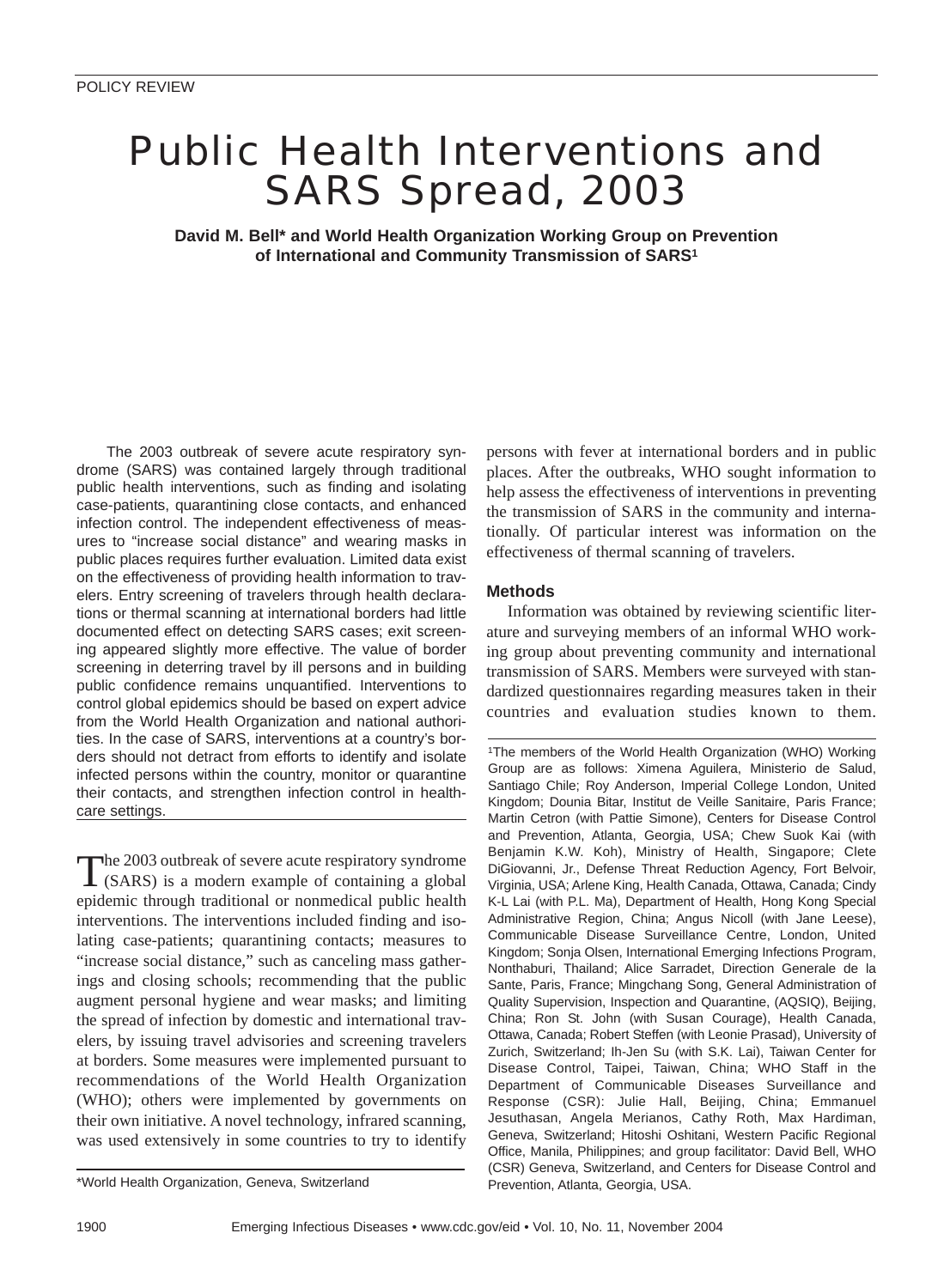Preventing transmission in healthcare settings was not addressed but had a major impact on preventing the transmission of SARS into the community and internationally  $(1,2)$ .

#### **Results**

### **Local and National Interventions**

### **Identifying Patients and Quarantining Contacts**

Ascertaining and isolating case-patients, combined with rapid identification and management of contacts, were highly effective in interrupting transmission in several countries  $(1-6)$ . For example, a study in Singapore demonstrated a correlation between rapidly isolating patients after onset of symptoms and a decreased number of secondary cases among their contacts (4) (Figure). Contacts in these countries were placed in various forms of quarantine or, less commonly, monitored for symptoms without confinement and isolated if and when symptoms emerged. The location of quarantine was usually at home but was sometimes at a designated residential facility (e.g., for travelers, persons who did not wish to remain at home for fear of exposing their families, homeless persons, and noncompliant persons). In some cases, quarantined persons were allowed to leave the quarantine site with the permission of local health authorities if they wore masks and did not use public transportation or visit crowded public places. In at least one area, these restrictions were applied to essential workers and termed "work quarantine."

Several respondents emphasized that the modern concept of quarantine differs greatly from quarantine in past centuries. Quarantine is most acceptable and arguably most effective when protecting the health and rights of quarantined persons is emphasized. In previous centuries, sick and exposed persons were often locked up together and received limited medical care. Moreover, quarantine was sometimes applied in an arbitrary and discriminatory fashion, targeting lower socioeconomic classes and racial minorities. The modern concept emphasizes science-based interventions with attention to the medical, material, and mental health needs of quarantined persons and protecting fundamental human rights. Exposed persons who are not sick should be separated from symptomatic patients, monitored for the minimum time necessary (e.g., one maximum incubation period), and provided appropriate medical care at the first sign of illness during the monitoring period. Quarantine may be applied to individual persons, to small groups, or, in extreme cases, to entire neighborhoods or other geographic districts ("cordon sanitaire") (7,8).

In the SARS epidemic, persons under quarantine were mostly confined at home and actively monitored for symp-



Figure. Severe acute respiratory syndrome cases in Singapore, February 25–May 5, 2003. Number of primary cases (gray) by time from symptom onset to isolation, number of secondary cases infected by such cases (black), and mean number of secondary cases per primary case. Reprinted with permission from Lipsitch M, Cohen T, Cooper B, Robins JM, Ma S, James L, et al. Science 2003;300:1966–70. Copyright 2003 by the American Association for the Advancement of Science. http://www.sciencemag.org

toms. In several countries, quarantine was legally mandated and monitored by neighborhood support groups, police and other workers, or video cameras in homes. In other areas, compliance was "requested," but court orders were issued for a small percentage of noncompliant persons. Reports indicate that SARS was diagnosed in 0.22% of quarantined contacts in China-Taiwan, 2.7% in China-Hong Kong Special Administrative Region (SAR), and 3.8%–6.3% in China-Beijing. These different rates were partly due to different criteria for placing persons in quarantine. Contacts at highest risk (aside from healthcare workers with certain unprotected patient care exposures) had been exposed to ill family members  $(6,9–11)$ .

Quarantine led to financial and psychosocial stresses, risk communication, compensation, and workforce staffing issues for persons, families, employers, and governments. Legal appeals and defiance of quarantine orders were rare (2,6,8–13).

The optimal management of contacts, stratified according to risk of becoming ill, remains under discussion in several countries, e.g., whether confinement is always needed or close monitoring of health status without confinement would suffice. Reports from Canada indicate that the insidious onset of symptoms sometimes posed challenges for clinicians and public health officials. "Timely diagnosis and isolation of cases were sometimes hindered by delays in patient recognition of symptoms, obtaining medical evaluation, and/or physician recognition of the significance of symptoms, which occasionally waxed and waned early in illness" (A. McGeer and D. Low, Mount Sinai Hospital Toronto, pers. comm.). "In Toronto, some

<sup>2</sup>The term "isolation" is applied to ill persons; "quarantine" is applied to persons who have been exposed but are not ill.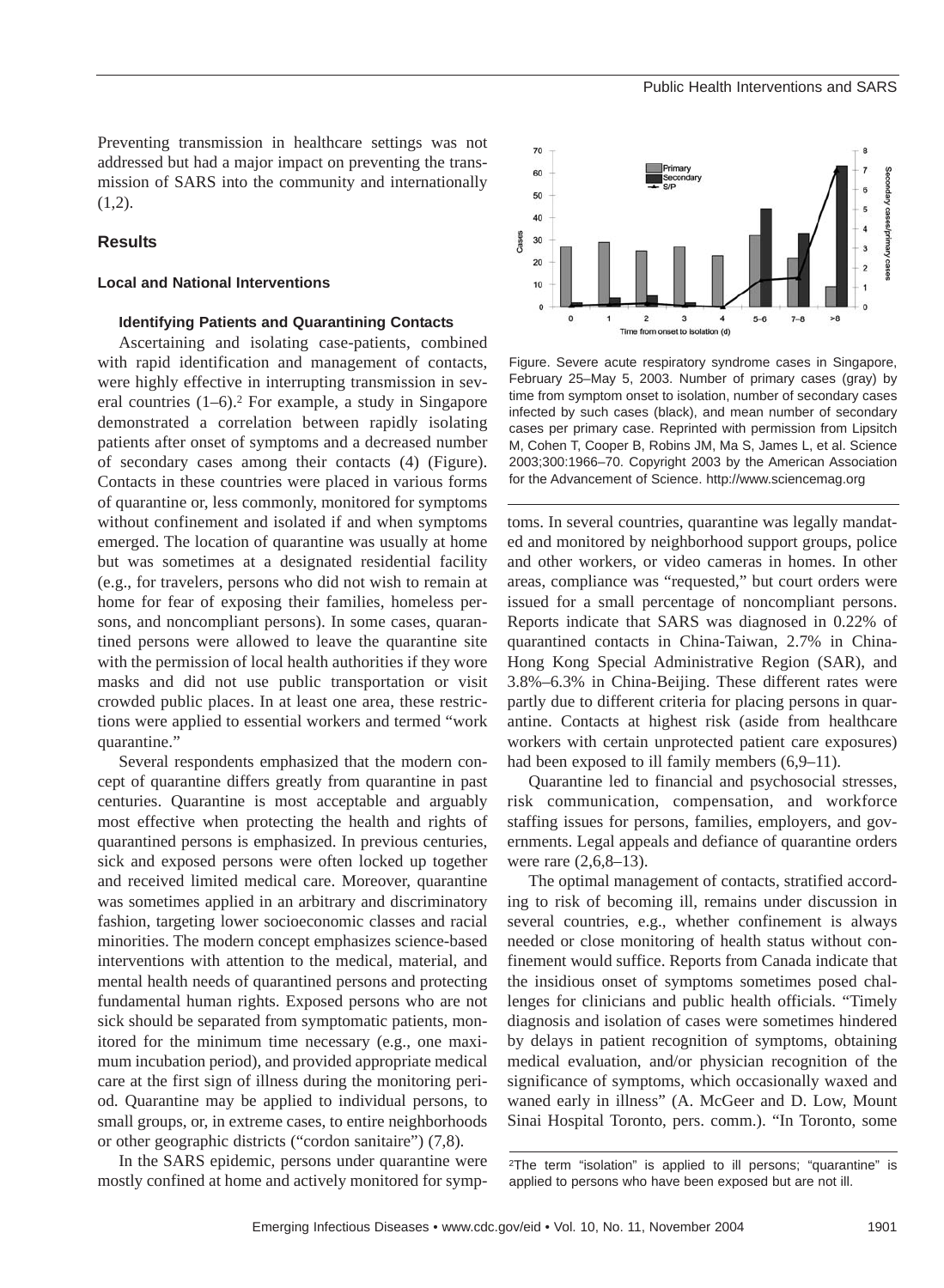## POLICY REVIEW

healthcare workers continued to work without recognizing that they were ill, perhaps confusing their symptoms with fatigue, despite daily screening and repeated messages not to come to work if ill. This resulted in transmission to patients and staff" (B. Henry, Toronto Public Health, pers. comm.).

# **Measures To Decrease Time from Symptom Onset to Isolation of Patients**

Public campaigns to accelerate reporting and evaluating symptomatic patients appeared to decrease the interval between onset of symptoms and isolation of ill patients in several areas (3,4). Novel interventions included urging the entire population of affected areas to measure their temperature at least once daily, fever telephone hotlines (14), and fever evaluation clinics with appropriate infection control measures. Thermal scanning in public places was implemented in several areas where community transmission was suspected. Data on the effectiveness of this practice are not available, but in Beijing thermal screening was not an efficient way to detect cases among intercity travelers (5).

# **Measures To Increase Social Distance**

Measures to increase social distance, e.g., canceling mass gatherings; closing schools, theaters, and public facilities; and requiring masks for all persons using public transport, working in restaurants, or entering hospitals, were implemented in areas where extensive unlinked community transmission of SARS coronavirus (SARS-CoV) was suspected. Many persons in these areas also chose to wear masks outside their homes. These measures were often applied simultaneously with other measures, including enhanced contact tracing, which makes their independent effectiveness difficult to assess. However the simultaneous introduction of a variety of measures was temporally associated with dramatic declines in new SARS cases. A case-control study in Beijing found that wearing a mask more frequently in public places may have been associated with increasing protection (15). Another case-control study in China-Hong Kong found that using a mask "frequently" in public places, washing one's hands >10 times per day, and "disinfecting living quarters thoroughly" appeared to be protective (16). The types of masks used were not specified. With the exception of the Amoy Gardens cluster in which SARS-CoV was apparently transmitted through accidentally produced aerosols of sewage (17), SARS transmission in the community from aerosols or in social settings appeared to be rare.

# **Disinfection**

In some areas, disinfectants were applied inside the homes and vehicles of persons with SARS, ambulance

tires, and pedestrian walking zones. Little information exists on the effectiveness of disinfectant use in reducing community or hospital transmission. In Hong Kong, disinfecting living quarters thoroughly (not otherwise defined and reported retrospectively by telephone) appeared to be protective (16).

## **Measures for International Travel**

## **Travel Advisories**

Travel advisories (e.g., advice to postpone nonessential travel) were issued by WHO and various governments. Air travel to areas affected by the advisories decreased dramatically during the epidemic (M.A. Hinayon and D. Gamper, Airports Council International, communication to WHO), although the impact of advisories compared with other sources of information to travelers, such as news media reports of SARS cases, is difficult to assess.

## **Measures for International Borders**

Passive and active methods were used to provide information and screen entering and exiting travelers. These methods included signs, videos, public address announcements, distributing health alert notices, administering questionnaires to assess symptoms and possible exposure, visual inspection to detect symptoms, and thermal scanning.

Few data exist on the relative effectiveness of methods of providing information to travelers. Available data on the effectiveness of screening and other measures directed to travelers are sometimes difficult to interpret because they may not distinguish between entry and exit screening, specify how many entering travelers were from affected countries, distinguish the epidemic period from subsequent, or include the number of SARS cases detected.

## **Health Alert Notices to Entering Travelers**

Combined data from Canada, China (mainland, Hong Kong SAR, and Taiwan), France, Singapore, Switzerland, Thailand, and the United States indicate that approximately 31 million travelers entering these countries received health alert notices. Of these, approximately 1.8 million were reported as arriving from affected areas; this estimate is likely low given the difficulties in tracking travelers and the fact that many airline passengers change planes en route. Inadequate data exist to evaluate the effect of distribution of most of these notices. China-mainland reported distributing 450,000 notices and detecting four SARS cases that may have been linked to the notices (M. Song, China Dept of Health and Quarantine Supervision and Management, communication to WHO). Thailand printed l million notices; as a result 113 cases of illness (108 at airports, l at a seaport, and 4 at land crossings) were detected. Twentyfour cases were suspected or probable SARS: all of which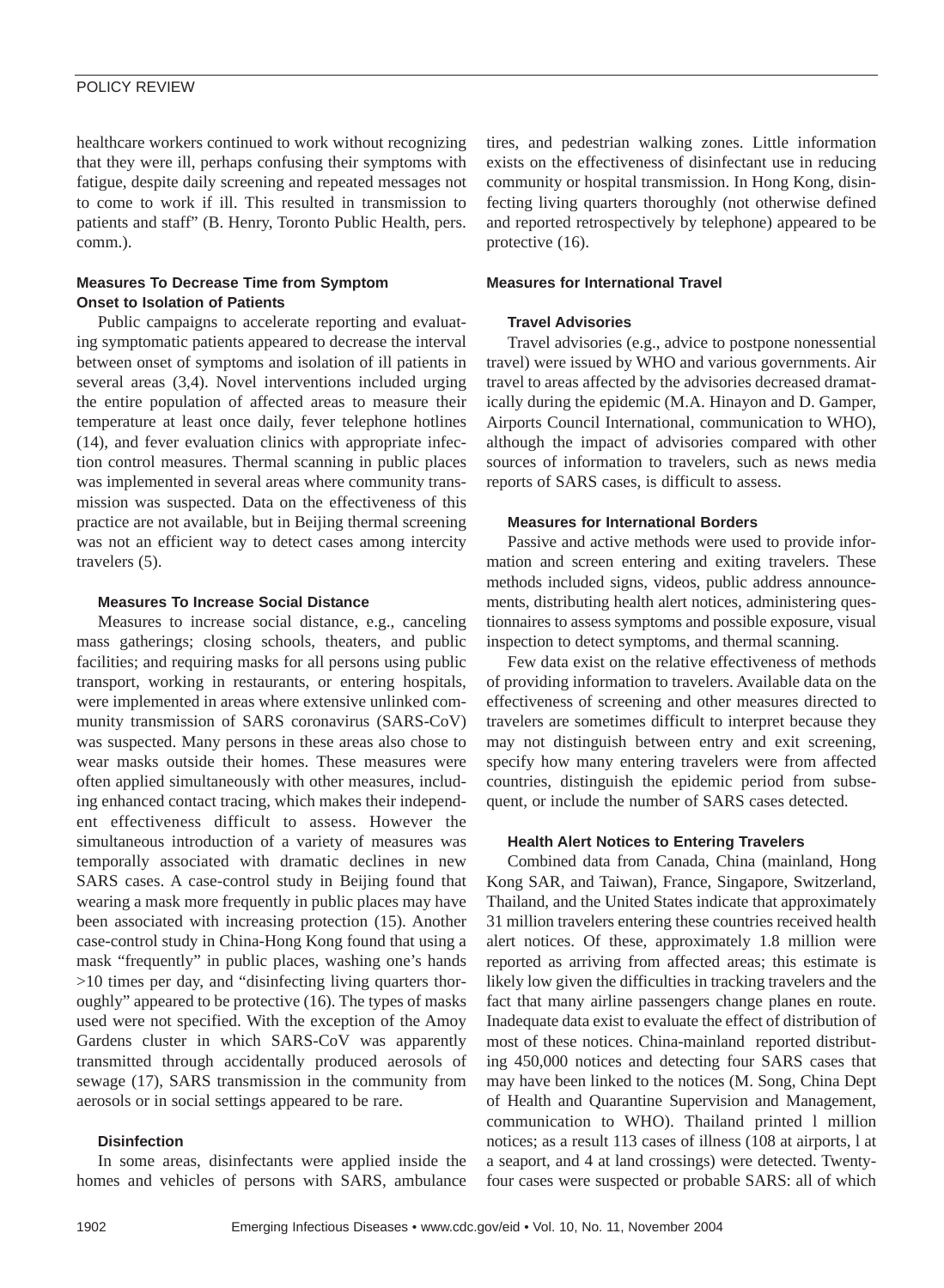were detected at airports (S. Warintrawat, Ministry of Public Health, Thailand, communication to WHO).

### **Entry Screening**

Preliminary data from a worldwide survey indicate that among 72 patients with imported probable or confirmed SARS cases, 30 (42%) had onset of symptoms before or on the same day as entry into the country and symptoms developed in 42 patients (58%) after entry (J. Jones, United Kingdom Health Protection Agency, communication to WHO). SARS was diagnosed in a small percentage of persons who completed entry health declaration questionnaires in affected areas during the SARS epidemic. (Table 1).

Results combined from Canada, China (including the mainland and Hong Kong SAR), and Singapore indicate that no cases of SARS were detected by thermal scanning among >35 million international travelers scanned at entry during the SARS epidemic (Table 2; data for China-Hong Kong SAR include travelers arriving from China-mainland). Temperature screening of 13,839,500 travelers entering or leaving Beijing by air, train, or automobile identified 5,097 patients with fever, of whom 12 had probable SARS. These 12 included 10 of 952,200 domestic airline passengers and 2 of 5,246,100 train passengers. None of 275,600 international travelers who underwent temperature screening had SARS (5).

In China-Taiwan, incoming travelers from affected areas were quarantined; probable or suspected SARS was diagnosed in 21 (0.03%) of 80,813. None of these 21 was detected by thermal scanning when they entered China-Taiwan (9) (S.K. Lai, China-Taiwan Center for Disease Control, pers. comm.).

#### **Exit Screening**

After WHO recommended exit screening on March 27, 2003 (18), no additional cases from airline travel were documented from countries with screening. Combined data from China (Hong Kong SAR and Taiwan) indicate that among 1.8 million people who completed health questionnaires at exit, 1 probable case of SARS was detected. Combined data from Canada, China (Hong Kong SAR and

Taiwan), and Singapore indicate that no cases of SARS were detected among >7 million people who underwent thermal scanning at exit (Table 3) (S. Courage, Health Canada, S.K. Lai, China-Taiwan Center for Disease Control; P.L. Ma, Hong Kong SAR China Dept of Health; and B.K.W. Koh, Singapore Ministry of Health, communications to WHO). In some areas, "stop lists" were used at borders to prevent persons on isolation or quarantine lists from exiting. Anecdotes suggest that exit screening may have helped dissuade ill persons from traveling by air but may have been more successful in dissuading local residents from traveling abroad than in dissuading ill travelers from attempting to return home.

#### **Transmission on Commercial Aircraft**

Five commercial international flights were associated with transmission of SARS from patients with symptomatic probable cases to passengers and crew (1). Notification of exposed passengers and studies of transmission risk were greatly hampered by difficulties in identifying and tracing passenger contacts (19–23). In the most comprehensive investigation, involving three flights with extensive passenger tracing and laboratory confirmation of index and secondary cases, a wide range of risk was noted (Table 4). For flight 2, in which the secondary attack rate was 18.3%, the risk of infection was increased for persons seated close to the index patient, but most passengers who became infected were seated farther away, even though their individual risk was lower (19). In another study, one person with SARS, who had difficulty breathing but was not coughing, infected two other passengers. One of these sat in the row in front of the index patient but the other passenger sat four rows, plus a passageway, behind and on the opposite side of the plane (20). On nine flights arriving in Singapore, the incidence of transmission from passengers with SARS who had respiratory symptoms was estimated at 1 in 156 persons (21). A fourth study found no transmission to passengers seated near a patient who took multiple flights (22). In comparison, an influenzalike illness developed within 3 days in 72% of passengers in a plane containing a person with symptomatic influenza and grounded for 3 hours without ventilation (24). The risk for transmission

| Table 1. Health declarations by entering travelers at international borders, March 1–July 15, 2003ª |                         |               |                       |                           |  |
|-----------------------------------------------------------------------------------------------------|-------------------------|---------------|-----------------------|---------------------------|--|
|                                                                                                     | No. completed           | No. reporting | No. reporting contact | No. with SARS detected by |  |
| Area                                                                                                | declarations (millions) | symptoms      | with SARS             | declarations              |  |
| Canada                                                                                              | 10                      | 3.481         |                       |                           |  |
| China-mainland                                                                                      | 13.2                    | 2,035         | 500                   | 2 (both had SARS contact) |  |
| China-Hong Kong SAR <sup>b</sup>                                                                    | 19.3                    | 2.380         | ΝA                    | 2 (both had symptoms)     |  |
| China-Taiwan                                                                                        | 1.0                     | 5.287         | ΝA                    |                           |  |
| Singapore                                                                                           | 1.9                     | Very low      |                       |                           |  |
| Total                                                                                               | 45.4                    | 13.000        | 500                   |                           |  |

<sup>a</sup>SARS, severe acute respiratory syndrome; SAR, special administrative region.

<sup>b</sup>Includes border between China-Hong Kong SAR and China-mainland.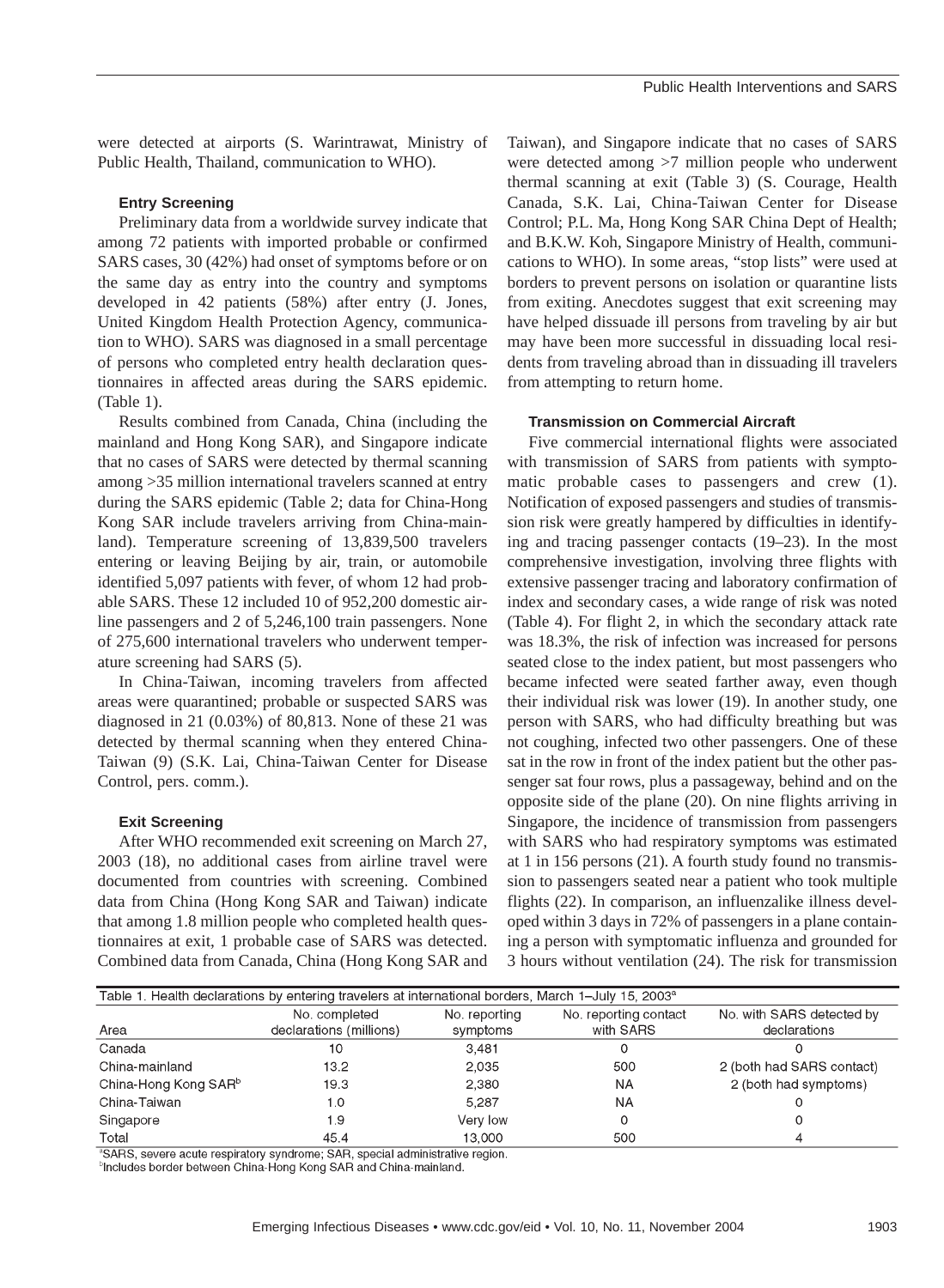## POLICY REVIEW

| Area                             | No. scanned (millions)                                                                    | No. febrile by scan (confirmed orally) | No. SARS found by scanning |
|----------------------------------|-------------------------------------------------------------------------------------------|----------------------------------------|----------------------------|
| Canada                           | 0.6                                                                                       | 248 (215)                              |                            |
| China-mainland                   | 13.0                                                                                      | 4,070 (351)                            |                            |
| China-Hong Kong SAR <sup>b</sup> | 15.1                                                                                      | NA (451)                               |                            |
| China-Taiwan                     | 1.0                                                                                       | 1,211(0)                               |                            |
| Singapore                        | 6.0                                                                                       | 5,200(3,160)                           |                            |
| Total                            | 35.7                                                                                      | 10,729 (4,177)                         |                            |
|                                  | <sup>a</sup> SARS, severe acute respiratory syndrome; SAR, special administrative region. |                                        |                            |
|                                  | <sup>b</sup> includes border between China-Hong Kong SAR and China-mainland.              |                                        |                            |

Table 2. Thermal scanning of entering travelers at international borders. March 1-July 15, 2003<sup>°</sup>

of tuberculosis during a long flight was also increased among, but not limited to, passengers seated close to a highly infectious index patient (25).

## **Discussion**

SARS-CoV was contained in human populations in 2003 largely by aggressive use of traditional public health interventions (case finding and isolation, quarantine of close contacts, and enhanced infection control measures in settings where care was provided to persons with SARS, especially in healthcare facilities and homes). These measures also contained a smaller SARS outbreak in 2004 that originated from a laboratory-acquired infection (26). Measures to decrease the interval between onset of symptoms and isolation were effective in containing community transmission. The independent effectiveness of general community measures to increase social distance (in addition to contact tracing and quarantine) and improve hygiene and wearing masks in public places requires further evaluation.

Limited information exists on the relative effectiveness of methods of providing information on SARS (or other illnesses) to travelers. For inbound travelers who may have been exposed to SARS, such information should include what to do if symptoms develop and the need to inform healthcare workers who provide care for them in advance to take appropriate precautions. Entry screening of travelers by using health declarations or thermal scanning at international borders had little documented impact in detecting SARS cases. Exit screening appeared only slightly more effective; however, the possible value of these interventions in deterring travel by ill persons and building public and business confidence was not assessed. Preventing passengers with SARS from boarding aircraft would likely have reduced transmission of infection, but

the most cost-effective ways to accomplish this are uncertain. The difficulties in identifying and tracing passengers exposed on aircraft highlight the need for public health authorities to have a mechanism for rapid access to passenger contact information. In the case of SARS, the data on border screening indicate that if resources are limited, interventions at a country's international borders should not detract from efforts to identify and isolate infected persons within the country, monitor and quarantine their close contacts appropriately, and strengthen infection control in healthcare settings.

In retrospect, although SARS-CoV was transmitted primarily through the respiratory droplet route, certain epidemiologic parameters facilitated its containment through public health interventions . Presymptomatic transmission was not observed. Infectivity in most patients was low at onset of illness and seemed to peak during week 2 of illness in association with maximal respiratory symptoms, when patients were often in the hospital. Virus transmission was primarily by respiratory droplets, with little natural airborne dissemination but some environmental spread. With some important exceptions (Hotel M and Amoy Gardens in Hong Kong), transmission occurred primarily in healthcare or household settings, with close person-toperson contact. Cases among children were uncommon, and children did not seem to be involved in transmission. Although the reproductive number for SARS  $(R_0,$  the average number of new cases resulting from a single infection in a susceptible community) was approximately 2–4, contact tracing was facilitated by its relatively long serial interval (time between onset of symptoms in successive patients in a chain of transmission: mean 8–10 days) and incubation period (median 4–5 days). Most infections did not lead to further transmission, although a small number of "super-spreading" events occurred in which single

| Table 3. Exit screening of travelers at international borders, March 1-July 15, 2003 <sup>a</sup> |                         |                       |                          |  |
|---------------------------------------------------------------------------------------------------|-------------------------|-----------------------|--------------------------|--|
| Area                                                                                              | No. health declarations | No. thermally scanned | No. SARS                 |  |
| Canada                                                                                            | 584,819                 | 397.563               |                          |  |
| China-Hong Kong SAR <sup>b</sup>                                                                  | 700,000                 | 2.5 million           |                          |  |
| China-Taiwan                                                                                      | l 1 million             | 1.0 million           | 1- by health declaration |  |
| Singapore                                                                                         | <b>NA</b>               | 4 million             |                          |  |
| Total                                                                                             | 2.4 million             | 7.9 million           | 1– by health declaration |  |

SARS, severe acute respiratory syndrome; SAR, special administrative region.

<sup>b</sup>Includes border between China-Hong Kong SAR and China-mainland.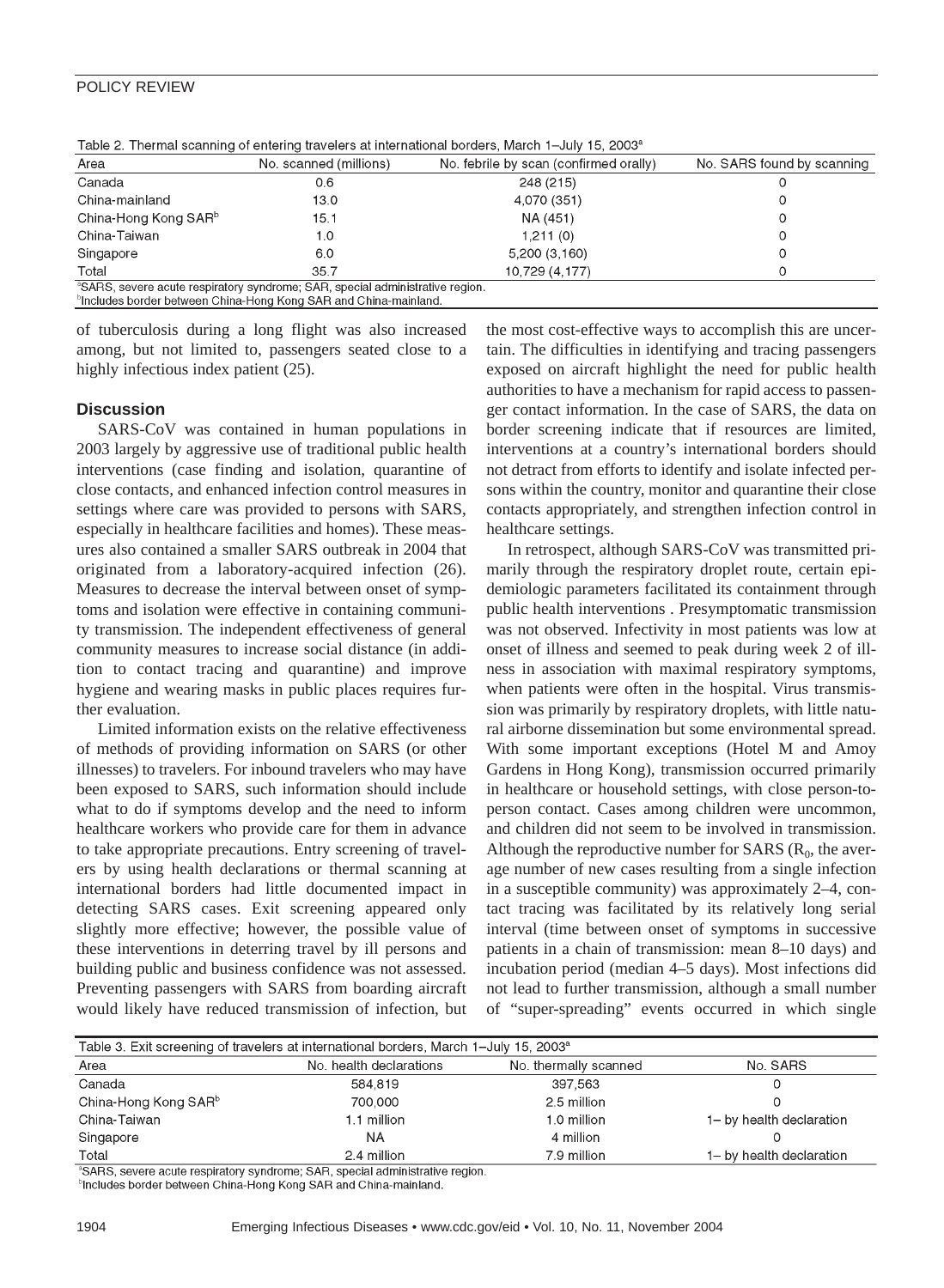| Table 4. Rates of severe acute respiratory syndrome |
|-----------------------------------------------------|
| transmission on commercial aircraft <sup>a</sup>    |

|                              |                |                  | No. infected/       |
|------------------------------|----------------|------------------|---------------------|
| Flight                       | Duration       | Index patient(s) | no. on plane $(\%)$ |
|                              | 90 min         | 1 presymptomatic | 0/315(0.0)          |
| 2                            | 3 <sub>h</sub> | 1 fever, cough   | 22/120 (18.3)       |
| З                            | 90 min         | 2 fever:         | 1/246(0.4)          |
|                              |                | 2 fever, cough   |                     |
| <sup>a</sup> Source: ref 19. |                |                  |                     |

unrecognized cases transmitted to many people, usually in hospitals or households, before appropriate infection control precautions were in place (1).

Traditional public health interventions will likely be required again to combat an emerging or reemerging infection for which specific antimicrobial drug therapy and vaccines are nonexistent or in short supply. For infections that are relatively less transmissible (e. g., SARS or a strain of avian influenza not fully adapted to human-to-human transmission), early and bold use of such interventions may contain transmission. For more readily transmissible infections (e.g., an emerging pandemic strain of influenza), they would not completely halt transmission but might "buy time" during a narrow window of opportunity during which an effective vaccine could be produced and other preparations made. For countries lacking specific countermeasures, such as drugs and vaccines, nonmedical public health interventions may be the only measures available to combat epidemics (27). Decisions regarding implementation should be based on expert scientific advice from WHO and national authorities; the epidemiologic features of the disease and available resources should be taken into account. This article does not address political and economic factors that may lead to calls for adopting certain measures or the economic and social consequences that may ensue, but governments will also consider such factors in their decisions.

The WHO SARS Scientific Research Advisory Committee has identified further research needs for SARS (28). Priorities include evaluating the effectiveness of public health interventions in terms of cases detected, cases prevented, costs, and alleviating public concerns; identifying ways to make quarantines and other restrictions more focused and less burdensome for persons and societies; assessment of how "leaky" restrictions can be before they become ineffective; and developing rapid diagnostic tests. Limitations of the information include that it was collected retrospectively, and in some studies, laboratory testing to confirm SARS-CoV infection was not performed. In the event of future outbreaks, these issues will need to be studied prospectively so that decisions can be based on the best scientific information.

Dr. Bell is a senior medical officer in the Office of the Director, National Center for Infectious Diseases, Centers for

Disease Control and Prevention. He is a consultant to the World Health Organization on the control of SARS and influenza.

### **References**

- 1. World Health Organization. Consensus document on the epidemiology of severe acute respiratory syndrome (SARS) WHO/CDS/ CSR/GAR/2003. [monograph on the Internet] 2003 Oct 11, 17 [cited 2004 Sep 20]. Available from http://www.who.int/csr/sars/en/ WHOconsensus.pdf
- 2. WHO Global Conference on Severe Acute Respiratory Syndrome (SARS). 17–18 June 2003. [cited 2004 Sep 20]. Available from http://www.who.int/csr/sars/conference/june\_2003/en/
- 3. Riley S, Fraser C, Donnelly CA, Ghani AC, Abu-Raddad LJ, Hedley AJ, et al. Transmission dynamics of the etiological agent of SARS in Hong Kong: impact of public health interventions. Science. 2003;300:1961–6.
- 4. Lipsitch M, Cohen C, Cooper B, Robins JM, Ma S, James L, et al. Transmission dynamics and control of severe acute respiratory syndrome. Science. 2003;300:1966–70.
- 5. Pang X, Zhu Z, Xu F, Guo J, Gong X, Liu D, et al. Evaluation of control measures implemented in the severe acute respiratory syndrome outbreak in Beijing, 2003. JAMA. 2003;290:3215–21.
- 6. Svoboda T, Henry B, Shulman L, Kennedy E, Rea E, Ng W, et al. Public health measures to control the spread of the severe acute respiratory syndrome in Toronto. N Engl J Med. 2004;350:2352–61.
- 7. Gostin LO, Bayer R, Fairchild AL. Ethical and legal implications posed by the severe acute respiratory syndrome: implications for the control of severe infectious disease threats. JAMA. 2003;290:3229–37.
- 8. Cetron M, Maloney S, Koppaka R, Simone P. Isolation and quarantine: containment strategies for SARS 2003. In: Knobler S, Mahmoud M, Lemon S, Mack A, Sivitz L, Oberholtzer K, editors. Learning from SARS: preparing for the next disease outbreak. Forum on microbial threats, board of health. Institute of Medicine of the National Academies. Washington: National Academies Press; 2004. p. 71–83.
- 9. Lee ML, Chen CJ, Su IJ, Chen KT, Yeh CC, King CC, et al. Use of quarantine to prevent transmission of severe acute respiratory syndrome- Taiwan, 2003. MMWR Morb Mortal Wkly Rep. 2003;52:680–3.
- 10. Lai CKL. Hong Kong Department of Health. Presentation at Symposium on Rethinking Quarantines: New Considerations for "Old Medicine." Center for Strategic and International Studies. Washington, D.C. Sep17, 2003.
- 11. Ou J, Li Q, Zeng G, Dun Z, Qin A, Fontaine RE. Efficiency of quarantine during an epidemic of severe acute respiratory syndrome in Beijing, 2003. MMWR Morb Mortal Wkly Rep. 2003;52:1037–40.
- 12. Blendon RJ, Benson JM, DesRoches CM, Raleigh E, Taylor-Clark K. The public's reaction to severe acute respiratory syndrome in Toronto and the United States. Clin Infect Dis. 2004;38:925–31.
- 13. Hawryluck L, Gold WL, Robinson S, Pogorski S, Galea S, Styra R, et al. SARS control and psychological effects of quarantine, Toronto, Canada. Emerg Infect Dis. 2004;7:1206–12.
- 14. Kaydos-Daniels SC, Olowokure B, Chang HJ, Barwick RS, Deng JF, Lee ML, et al. Body temperature monitoring and SARS fever hotline, Taiwan. Emerg Infect Dis. 2004;10:373–6.
- 15. Wu J, Xu F, Zhou W, Feikin DR, Lin CY, He X, et al. Risk factors for SARS among persons without known contact with SARS patients, Beijing, China. Emerg Infect Dis. 2004;10:210–6.
- 16. Lau JTF, Tsui H, Lau M, Yang X. SARS transmission, risk factors, and prevention in Hong Kong. Emerg Infect Dis. 2004;10:587–92.
- 17. Yu ITS, Li Y, Wong TW, Tam W, Chan AT, Lee JHW, et al. Evidence of airborne transmission of the severe acute respiratory syndrome virus. N Engl J Med. 2004;350:1731–9.